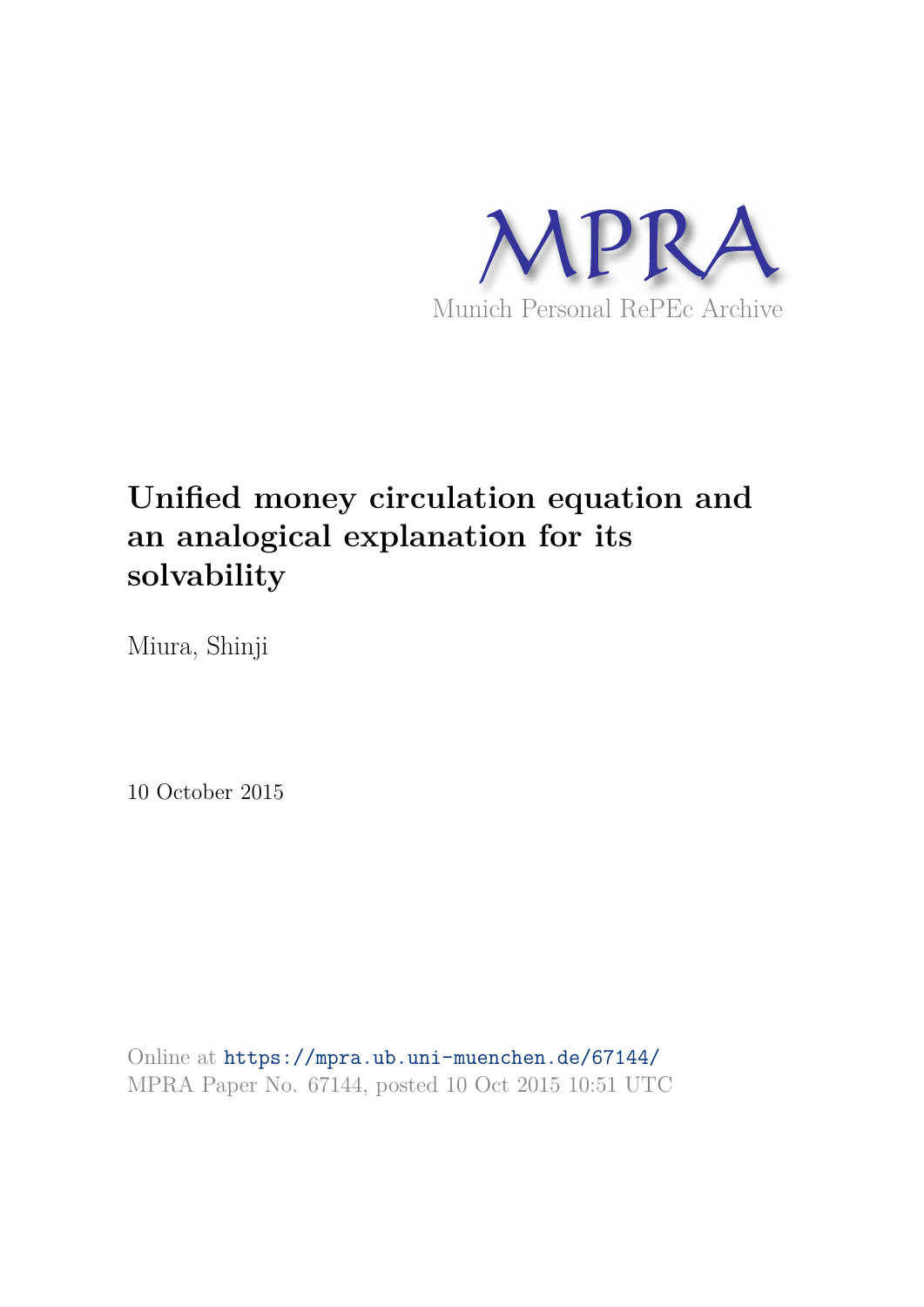## Unified Money Circulation Equation and an Analogical Explanation for Its Solvability

### Shinji Miura

Independent, Gifu, Japan. Email: geppa\_gifu@yahoo.co.jp

#### Abstract

 The equation of exchange is well-known as a quantitative expression of money circulation, but it has a defect in that the relation between the velocity of money and the situation of economic agents is not clear. This paper attempts to found the velocity which pays attention to movement of money.

 For that purpose, this paper shows a money circulation equation in which agents of the whole society are unified. If this equation has a unique solution, the velocity of money is reduced to the expenditure rate of the whole society. Thereby, the defect of the equation of exchange can be remedied. Our attempt can be interpreted as connecting the velocity of money with the multiplier analysis.

 Success or failure of the trial depends on its solvability. This solvability problem of the money circulation equation is closely related to the missing problems of the monetary budget constraint. This paper also attempts to explain the missing problems in the case of the budget constraint of the whole society. This paper explains that a time irreversible disposal solves those problems by using an analogy.

Keywords: Equation of Exchange, Money Circulation, Budget Constraint.

#### 1. Introduction

 The equation of exchange has been known as a quantitative method to represent money circulation since the olden days. The equation is denoted as MV=PT, where M is the money stock, V is the velocity of money, P is the price level, and T is the real gross transactions.

 Irving Fisher, who spread it widely, regarded Simon Newcomb as a pioneer of the algebraic statement of the equation. [1](#page-1-0) The work which Newcomb showed in *The Principle of Political Economy* was published in 1885.<sup>[2](#page-1-1)</sup> but in fact the equation had been known before Newcomb's work.

-

<span id="page-1-0"></span><sup>1</sup> Cf. Fisher [1922] p.25.

<span id="page-1-1"></span><sup>2</sup> Cf. Newcomb [1966] pp.320-328.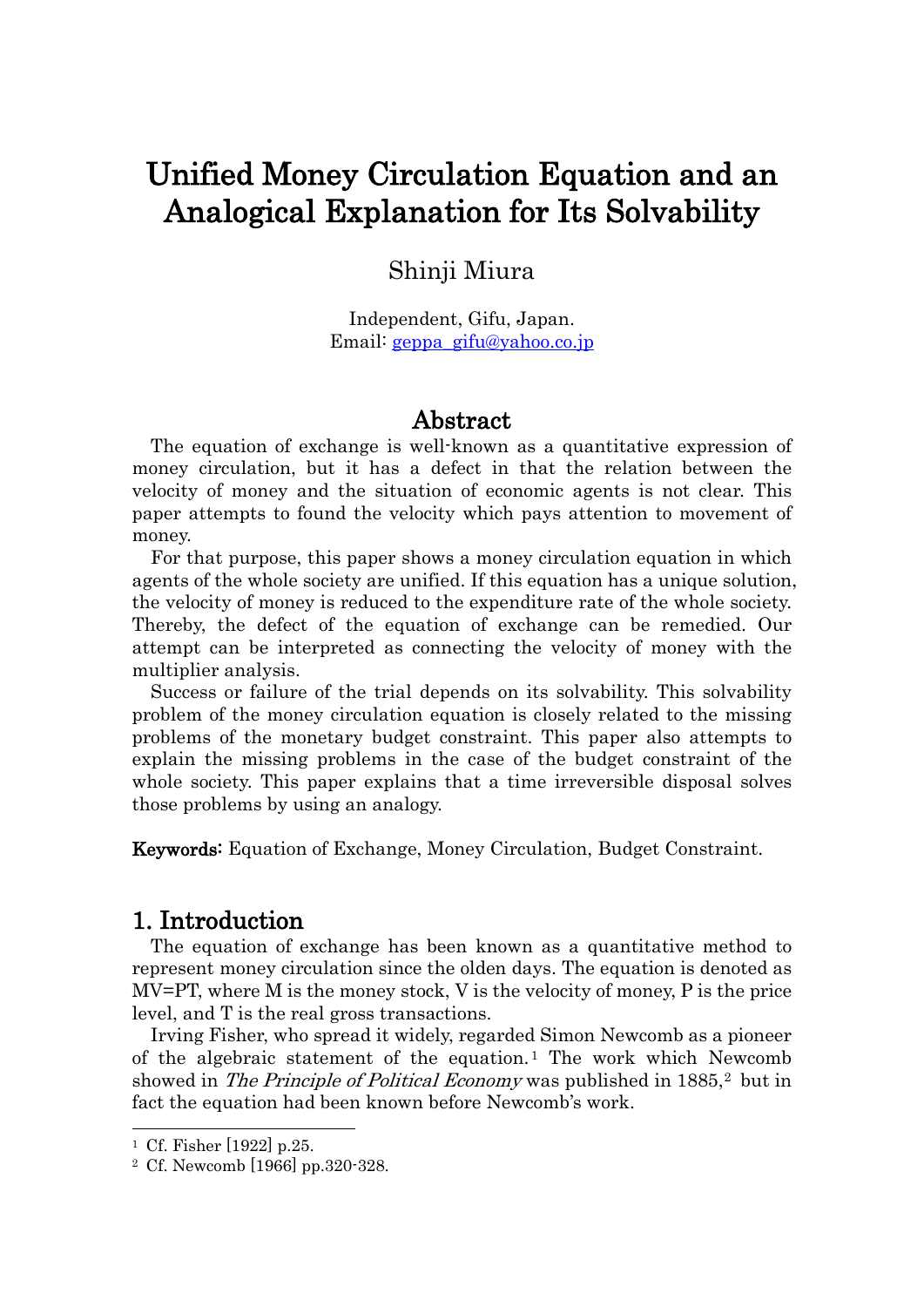As far as the author knows, the first writer who grasped the concept of the velocity of money was William Petty, who was a British economist in the seventeenth century. [3](#page-2-0) Moreover, according to Reghinos Theocharis, the first writer who used an algebraic statement of the equation of exchange was Claus Kröncke, who was a German economist in the early nineteenth century. Joseph Lang in Germany[4](#page-2-1) and Samuel Turner in Britain also seem to have used this equation before Newcomb. [5](#page-2-2)

The concept which characterizes the equation of exchange is the velocity of money. However, this concept is not related to the situation of economic agents, thus an economic meaning of the concept is not so clear. This is a defect of the equation of exchange.

As an attempt to overcome the defect, Arthur Cecil Pigou suggested that the velocity of money ought to be reduced to the demand for legal tender money.[6](#page-2-3) This approach is known as the Cambridge cash-balance approach nowadays.

If this is correct as an interpretation of the velocity of money, the concept is founded by subjective intention. However, we think that it ought to be founded by objective movement of money.

Note that Mária Augustinovics in Hungary showed a money circulation equation in Augustinovics [1965] and the current author modified it in Miura [2014b]. The money circulation equation can found the velocity of money by an objective movement. However, the equations in the above papers have shown are expressed in a form that a society is separated into plural elements. Therefore, the relationship between the equation of exchange and the money circulation equation may be difficult to understand.

In order to overcome the difficulty, this paper aims to show a money circulation equation in which agents of the whole society are unified. Then, we will clarify that the velocity of money can be reduced to the whole expenditure rate.

Moreover, the author's preceding paper proved that the solvability of the money circulation equation is guaranteed if money is transferred time irreversibly. [7](#page-2-4) However, since the proof is mathematically a little advanced, some readers may find it difficult to understand. But in fact, it is based on a simple idea. In order to inform this simplicity, this paper shows an analogical explanation of the proof.

This solvability problem is closely related to the missing problems of the

<span id="page-2-0"></span><sup>3</sup> Cf. Holtrop [1929], Deane [1968] p.67, Humphrey [1993] pp.2-5. Roncaglia [2008] p.390.

<span id="page-2-1"></span><sup>4</sup> Joseph Lang is remarkable as an early researcher of an economic circulation. Cf. Theocharis [1958], Uebe [1992], Uebe [1992].

<span id="page-2-2"></span><sup>5</sup> Cf. Theocharis [1983] pp.102-110, pp.120-121, Humphrey [1984] pp.14-16, Ardor [2002] pp.145-146.

<span id="page-2-3"></span><sup>6</sup> Cf. Pigou [1952].

<span id="page-2-4"></span><sup>7</sup> A similar solvability theorem exists in the economic input-output equation invented by Wassily Leontief. Cf. Miura [2014a].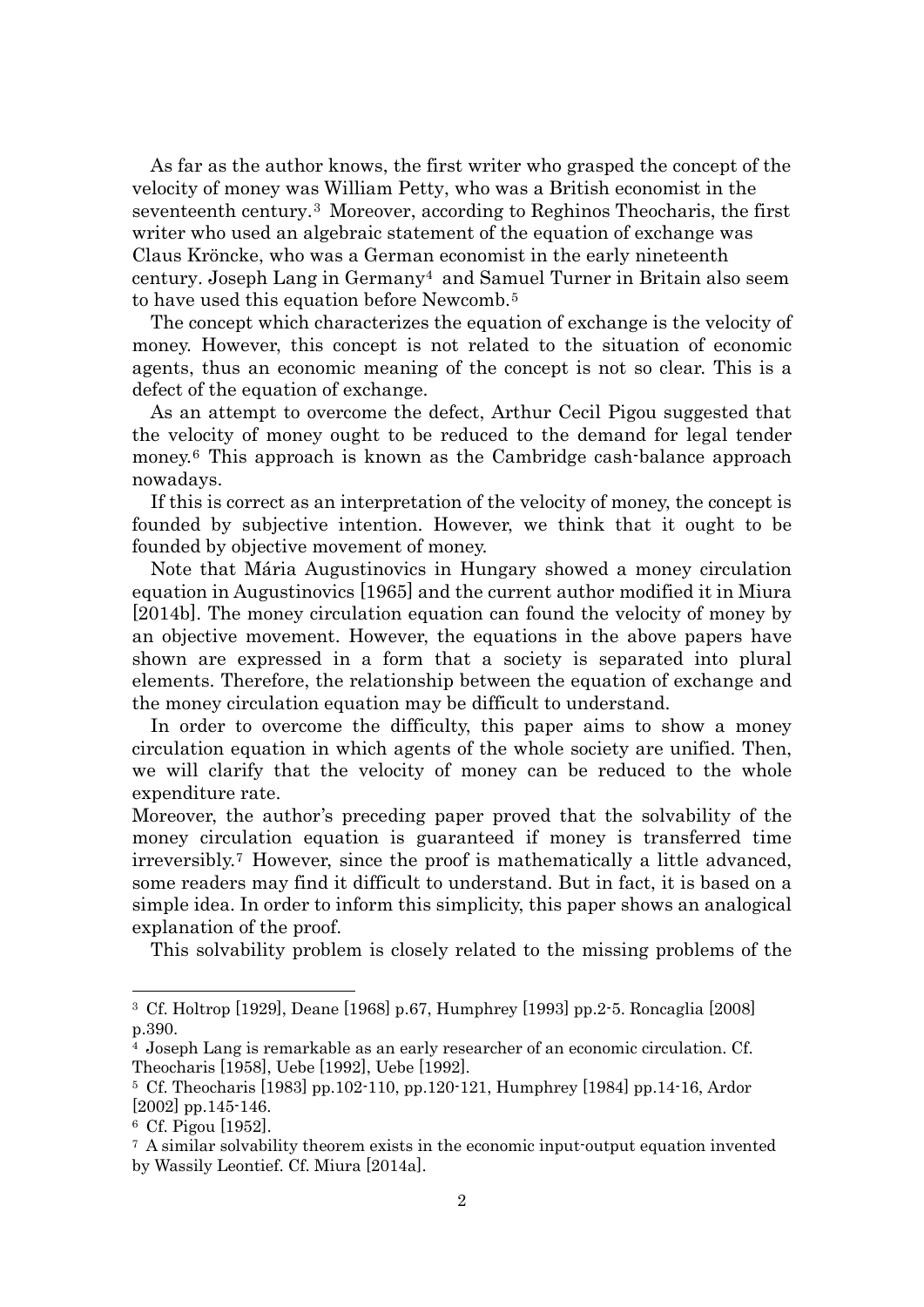monetary budget constraint shown in Miura [2015b]. This paper also attempts to explain these problems in the case of the budget constraint of the whole society. The analogical explanation will also promote an understanding of the problems and their solutions.

#### 2. Unified Money Circulation Equation

To start with, we aim to formalize a unified money circulation equation.

 We decide that a group of target agents for description is called the relevant society and a target term for description is called the relevant term. We assume that the relevant term is a finite length. The sphere that satisfies both the relevant society and the relevant term is called the relevant space-time.

We define expenditure as transferring money to the relevant space-time, and revenue as money being transferred from the relevant space-time. There is a possibility that a money transfer occurs between the relevant society and its outside, but transferring money to the outside is not called expenditure and money being transferred from the outside is not called revenue.

Then, we consider the sources of money possession in the relevant space-time. Revenue is one source, but the possession at term beginning, production and being transferred from the outside of the relevant society are other sources. We decide that the sources excluding revenue are collectively called the beginning money.

On the other hand, we consider the results of money possession in the relevant space-time. Expenditure is one result, but the possession at term end, disappearance and transferring to the outside of the relevant society are other results. We decide that the results excluding expenditure are collectively called the end money.

Let X be the expenditure quantity in the whole relevant space-time; Y be the revenue quantity in the whole relevant space-time;  $\Psi$  be the quantity of the beginning money in the whole relevant space-time; and  $\Omega$  be the quantity of the end money in the whole relevant space-time.

The gross source of money in the relevant space-time is the sum of the beginning money and revenue, whereas the gross result of money in the relevant space-time is the sum of expenditure and the end money. These quantities are equal. That is,  $X + \Omega = \Psi + Y$  holds. We call this the law of gross disposal.

Each source and result is non-negative from their economic meaning. That is,  $X≥0$ ,  $Y≥0$ ,  $\Psi≥0$ , and  $\Omega≥0$  hold. Therefore, the gross source and the gross result are also non-negative, but we suppose that they are positive in order to simplify the description. That is,  $X + \Omega = \Psi + Y > 0$  is supposed. If they are zero, we cannot regard that a monetary economy exists in the relevant space-time. Hence, this supposition does not make our theory lose effectiveness as an analysis of monetary economy.

Next, we define the whole expenditure rate as the percentage of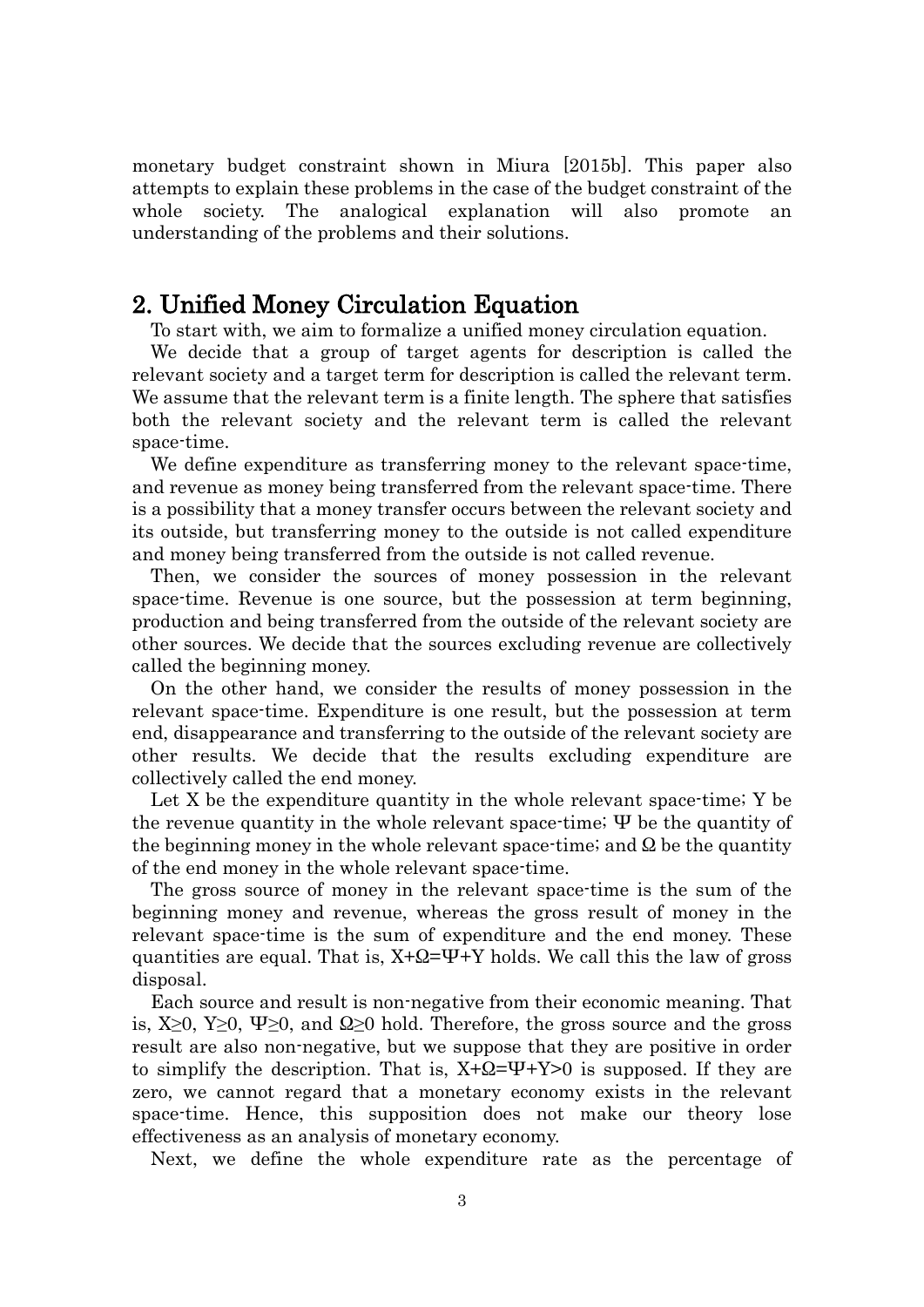expenditure in the gross result. If we let  $\theta$  be the whole expenditure rate, it is defined as  $\theta = X/(X+\Omega)$  using symbols.

Here, we confirm the range of the whole expenditure rate. Since  $X\geq 0$  and X+Ω>0 hold,  $\theta$ >0 is satisfied. Further, since 1- $\theta$ =Ω/(X+Ω) and Ω>0 and X+Ω>0 hold, θ≤1 is satisfied.

Multiplying both sides of the definition formula of the whole expenditure rate by  $X+Q$ , we can derive  $X=θ(X+Q)$ . Substituting the law of gross disposal into the equation, we can derive  $X=θ(\Psi+Y)$ . We call this the circular disposal formula.

The circular disposal formula expresses a money flow from revenue to expenditure. In a monetary economy, however, expended money becomes revenue for somebody. The received money repeats being expended, and becomes revenue again. Then, an agent who receives in this case may be an agent who originally expended. In other words, there exists a money flow from expenditure to revenue into the formula. We called this flow the expenditure reflux. [8](#page-4-0) Money circulation consists of the two money flows between expenditure and revenue. By incorporating the two flows, we can manage to express money circulation.

Recall the definition of expenditure and revenue. Expenditure is defined as transferring money to the relevant space-time, and revenue is defined as money being transferred from the relevant space-time. Hence, they are the same entity named money transfer grasped from different viewpoints. Accordingly, their quantities must be equal in the whole society. That is,  $X = Y$ holds. We call this the law of transfer equality. Then, the law can be interpreted as a quantitative expression of the expenditure reflux in the whole society.<sup>[9](#page-4-1)</sup> That is, the whole expenditure causes the same amount of the whole revenue.

Note that, from the law of transfer equality and the law of gross disposal, we can derive  $\Psi = \Omega$ . This means that the beginning money and the end money in the relevant space-time are equal. We call this the law of money conversation. This law reflects a fact that transfer does not change the money stock in the whole relevant society.

In order to represent money circulation completely, we must consider not only the flow from revenue to expenditure but also the flow from expenditure to revenue. For the purpose, we substitute the law of transfer equality  $Y=X$ into the circular disposal formula  $X=0(\Psi+Y)$ . Then, we can obtain  $X=0(\Psi+X)$ . Hereby, money circulation can be expressed completely. Transposing this, we can derive  $(1-\theta)X=\theta\Psi$ . This is a unified money circulation equation.<sup>[10](#page-4-2)</sup>

As confirmed above, the whole expenditure rate is limited to  $0 \le \theta \le 1$ . If it satisfies  $0\leq\theta<1$ , we can divide both sides of the equation by  $1-\theta>0$ . Mathematically, this means that the unified money circulation equation has

<span id="page-4-0"></span><sup>8</sup> Cf. Miura [2015a] p.25.

<span id="page-4-1"></span><sup>9</sup> Cf. Miura [2015b] p.98.

<span id="page-4-2"></span> $10$  This equation is a special case of the money circulation equation shown in Miura [2014b] p.191 where the relevant society consists of only one agent.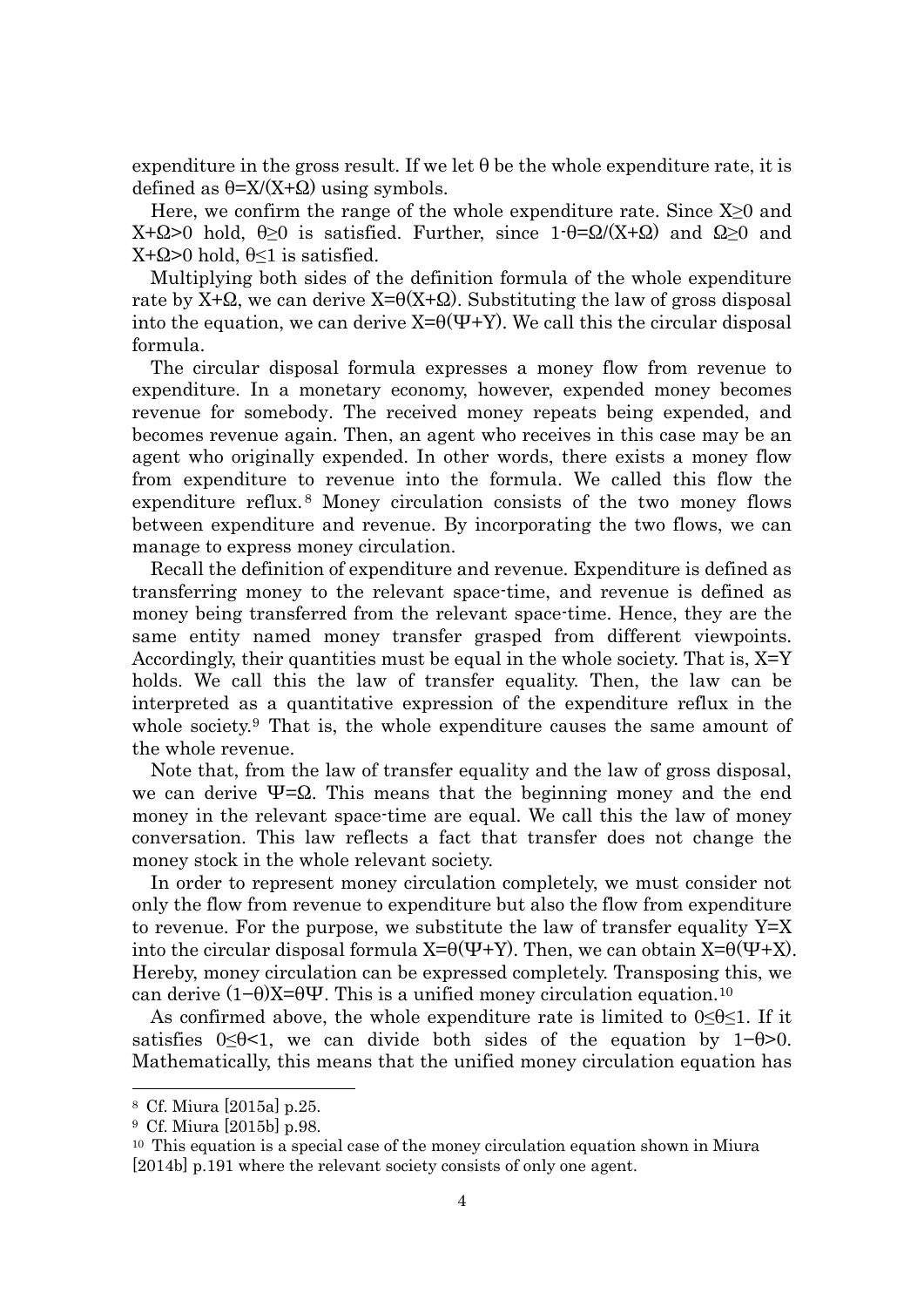a unique solution. In this case, the solution is  $X=\{0/(1-\theta)\}\Psi$ . Due to the law of transfer equality,  $Y=\{0/(1-\theta)\}\Psi$  also holds. We can see that, if we can solve the unified money circulation equation, expenditure and revenue can be calculated by the beginning money with the help of the whole expenditure rate.

 Here, we remember the equation of exchange MV=PT and compare it with our unified money circulation equation.

M in the equation of exchange refers to the money stock in the whole society. On the other hand, if we do not consider its variation in the relevant term, the money stock seems to be equal to the beginning money Ψ. Therefore, M corresponds to Ψ.

Moreover, P in the equation of exchange refers to the price level and T in the equation refers to the real gross transactions. Therefore, PT refers to the gross money transfer quantity of the relevant space-time as long as money transfer is used only for exchange with real commodities. On the other hand, the gross money transfer quantity is equal to the gross quantity of expenditure X in our equation. By the law of transfer equality, it is also equal to the gross quantity of revenue Y. Hence, PT corresponds to X and Y.[11](#page-5-0)

Therefore, V corresponds to  $\theta/(1-\theta)$ . We can see that, if the unified money circulation equation has a unique solution, the velocity of money can be reduced to the whole expenditure rate. Hereby, we can understand the velocity of money with being related to expenditure behavior of agents.

By this correspondence, someone may feel that this is an attempt to connect the velocity of money with the multiplier analysis. Such an attempt has often been executed until now.<sup>[12](#page-5-1)</sup> Above all, an idea suggested by Yougei Wang, Yan Xu and Li Liu is similar to ours. [13](#page-5-2) If we regard their concepts of "marginal propensity to expend with respect to wealth" and "marginal propensity to expend with respect to income" as an equivalent concept of our expenditure rate, their foundation of the velocity of money is identical with ours.

However, we do not agree their method to derive the equality between expenditure and revenue. They derived the equality between expenditure and revenue as follows. At the aggregate level, the current expenditure is equal to the revenue of next period. Then, since the aggregate revenue reaches a steady level when the system gets to its equilibrium state, the current revenue is equal to the revenue of next period. As a result, the

<span id="page-5-1"></span><sup>12</sup> Cf. Neisser [1936], Kahn [1936], Maculup [1939], Samuelson [1942] pp.601-605, Anderson [1945], Turvey [1948], Goodwin [1950] pp.487-489, Ackley [19551], Lutz

<span id="page-5-0"></span><sup>11</sup> In reality, since a money transfer is not limited to the usage for exchange with real commodities, PT does not always equate with X and Y.

<span id="page-5-2"></span><sup>[1955],</sup> Archibald [1956], Millar [1956], Tsiang [1956] pp.555-564, Mayer [1964], Gechert [2014] pp. 81-87. It is remarkable that time issue has been emphasized after Maculap [1939]. Recently, Moore [1988], Cottrell [1994], Moore [1994], Dalziel [1996] and Moore [2008] discussed this issue while connecting it with endogeneity of money. <sup>13</sup> Cf. Wang & Xu & Liu [2010] pp.1708-1711.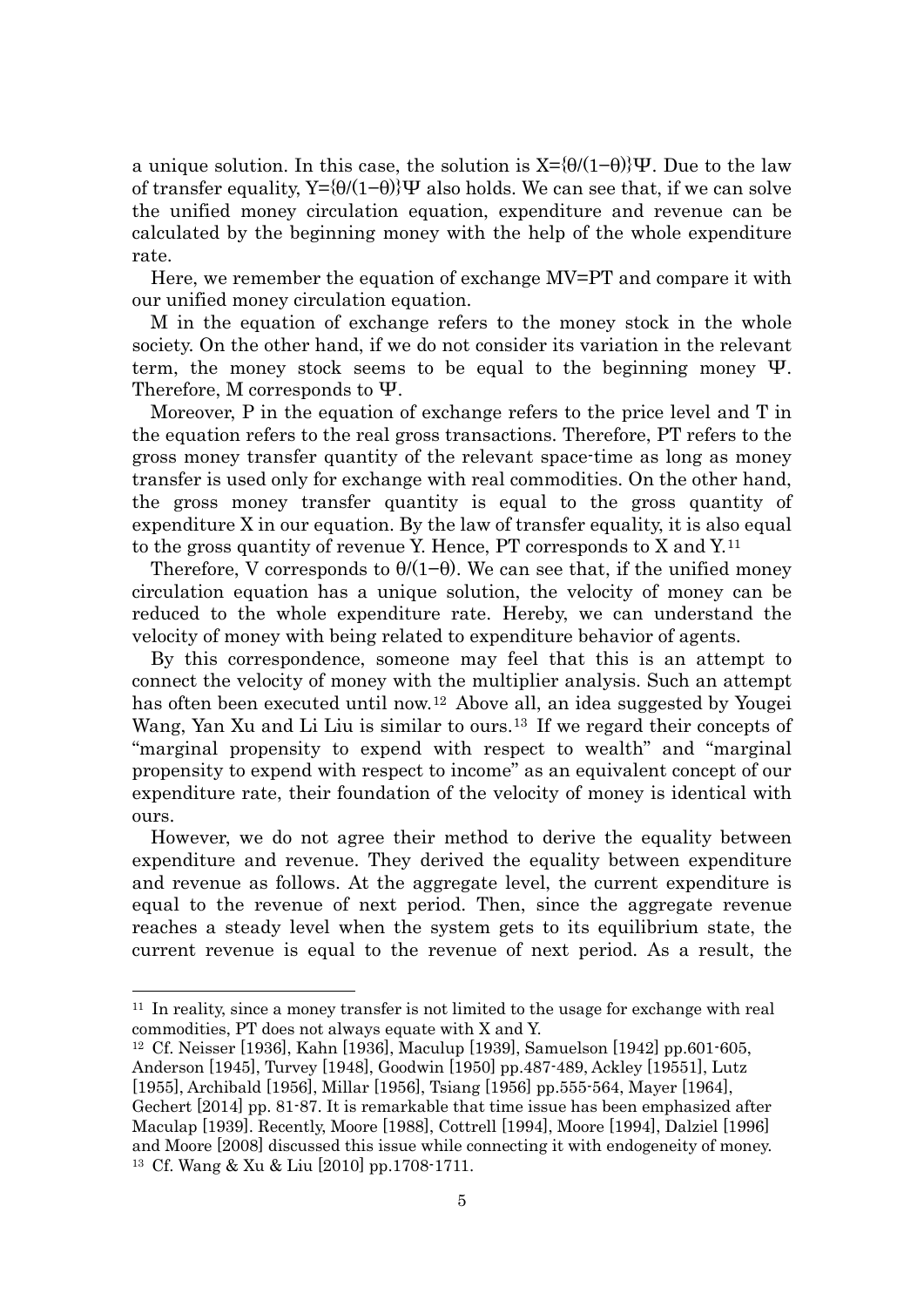current expenditure is equal to the current revenue.

This seems to be an unnecessarily redundant justification. The first and second propositions are not always satisfied, whereas the third proposition always holds. As mentioned above, expenditure and revenue are the same entity named money transfer grasped from different viewpoints. Therefore, expenditure of a period must be equal to revenue of the same period regardless of "equilibrium". The validity of the law of transfer equality is absolute in such a meaning.

## 3. Solvability Problems of the Unified Money Circulation Equation and the Missing Problems of the Whole Monetary Budget Constraint

Note that the unified money circulation equation has a unique solution only in the case where the whole expenditure rate satisfies  $0 \le \theta < 1$ . If  $\theta = 1$ , it is impossible. In this case, the equation becomes 0X=Ψ. In order to satisfy this equation,  $\Psi=0$  must be hold. By the law of money conservation,  $\Omega=0$ must also be hold.

The conclusion  $\Psi = \Omega = 0$  can also be derived another way. The equation does not have a unique solution when  $\theta=1$  holds. By the definition of the expenditure rate,  $\theta = 1$  is equivalent to  $X/(X+\Omega) = 1$ . This holds if and only if  $\Omega$ =0. By the law of money conservation, this is also equivalent to  $\Psi$ =0. Conversely,  $0 \leq \theta < 1$  is equivalent to  $\Psi = \Omega > 0$ . Eventually, the unified money circulation equation has a unique solution if and only if the beginning money and the end money are positive. We call these solvability conditions the space-time openness conditions.  $\Psi$ >0 refers to the openness for the source direction, and Ω>0 refers to the openness for the result direction.

We will qualitatively consider the meaning of a situation where the space-time openness conditions are not satisfied.  $\Psi$ =0 represents that money possessed at term beginning, produced and transferred from the outside does not exist at all. Further,  $\Omega = 0$  represents that money possessed at term end, disappearing, transferring to the outside does not exist at all. In these cases, it seems that money does not exist in the relevant space-time. Nevertheless, positive expenditure is still permitted under the equation 0X=0. This seems to refer to a situation that money can be expended even though money does not exist. This is felt a strange situation.

 Moreover, 0X=0 is satisfied no matter how large expenditure is. In other words, it permits infinite expenditure. If we suppose that the beginning money is an infinite quantity, it is a natural conclusion that expenditure is also infinite. If we put a supposition that the relevant term has an infinite length, infinite expenditure would also be no wonder. However, the conclusion is derived without these suppositions. Infinite expenditure is permitted under finite beginning money, in a finite term. This is strange but also an epistemological aporia because we cannot observe it empirically.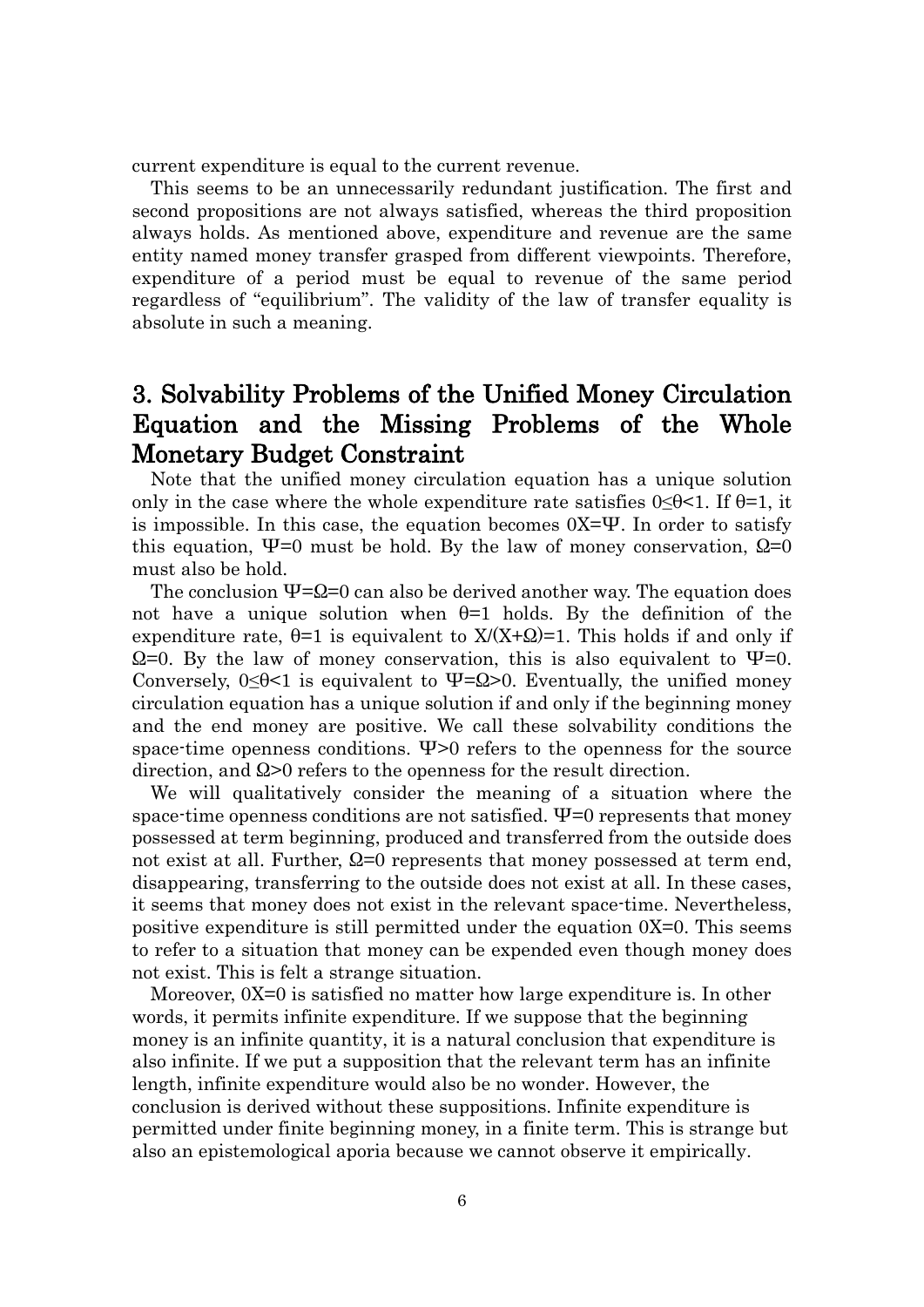In the case that the unified money circulation is not solvable, these two strange situations occur. Therefore, we feel this is an impossible case. However, a reason of the impossibility is not shown yet. This is a solvability problem of the unified money circulation equation.

Here, we change a topic. In the preceding section, the equation  $X+Q=\Psi+Y$ is called the law of gross disposal. Note that the budget consists of the beginning money and revenue. Then, it is disposed only as expenditure and the end money. Hence, this equation can also be interpreted as a budget constraint of the whole society.

 Suppose that total budgets of all agents are expended under this constraint. In this case,  $\Omega$ =0 must hold. Based on the meaning of the end money, this represents that money does not disappear and is not transferred to the outside. Therefore, money ought to exist in the relevant space-time, but money does not exist at the term end because the end money is zero.

 Then, where does money exist? Money in the relevant space-time is all missing. This conclusion is unnatural based on our common sense, but the preceding simple budget constraint cannot deny a possibility that this unnatural situation occurs. This is the first missing problem of the whole monetary budget constraint. This problem represents that the simple budget constraint is incorrect as an objective monetary budget constraint of the whole society.

 What is a defect of the simple budget constraint? As mentioned in the preceding section, money circulation consists of two flows, the money flow from revenue to expenditure and the money flow from expenditure to revenue. Nevertheless, the simple constraint reflects only the former flow. It does not reflect the latter flow, the expenditure reflux. Therefore, the simple constraint does not still express money circulation completely. For the purpose, we have to incorporate the expenditure reflux into the budget constraint.

 Also mentioned in the preceding section, the expenditure reflux of the whole society is expressed by the law of transfer equality. Therefore, we can obtain the reflux budget constraint of the whole society by incorporating the law of transfer equality Y=X into the simple budget constraint X+Ω=Ψ+Y. Then, we can obtain  $\Omega = \Psi$  as the reflux budget constraint of the whole society. This is substantially the same as the law of money conversation.

 This constraint does not include expenditure. Hence, even if agents expend their budgets under this constraint as much as possible, the end money is never missing provided that the beginning money is positive. The reflux budget constraint seems to have succeeded in solving the first missing problem.

 However, the budget constraint is originally a thing which constrains expenditure. Nevertheless, the whole reflux budget constraint does not include expenditure. This implies that an upper limit of the constraint is missing and expenditure can be infinite under the constraint. We feel this conclusion strange because expenditure in a finite term ought to be a finite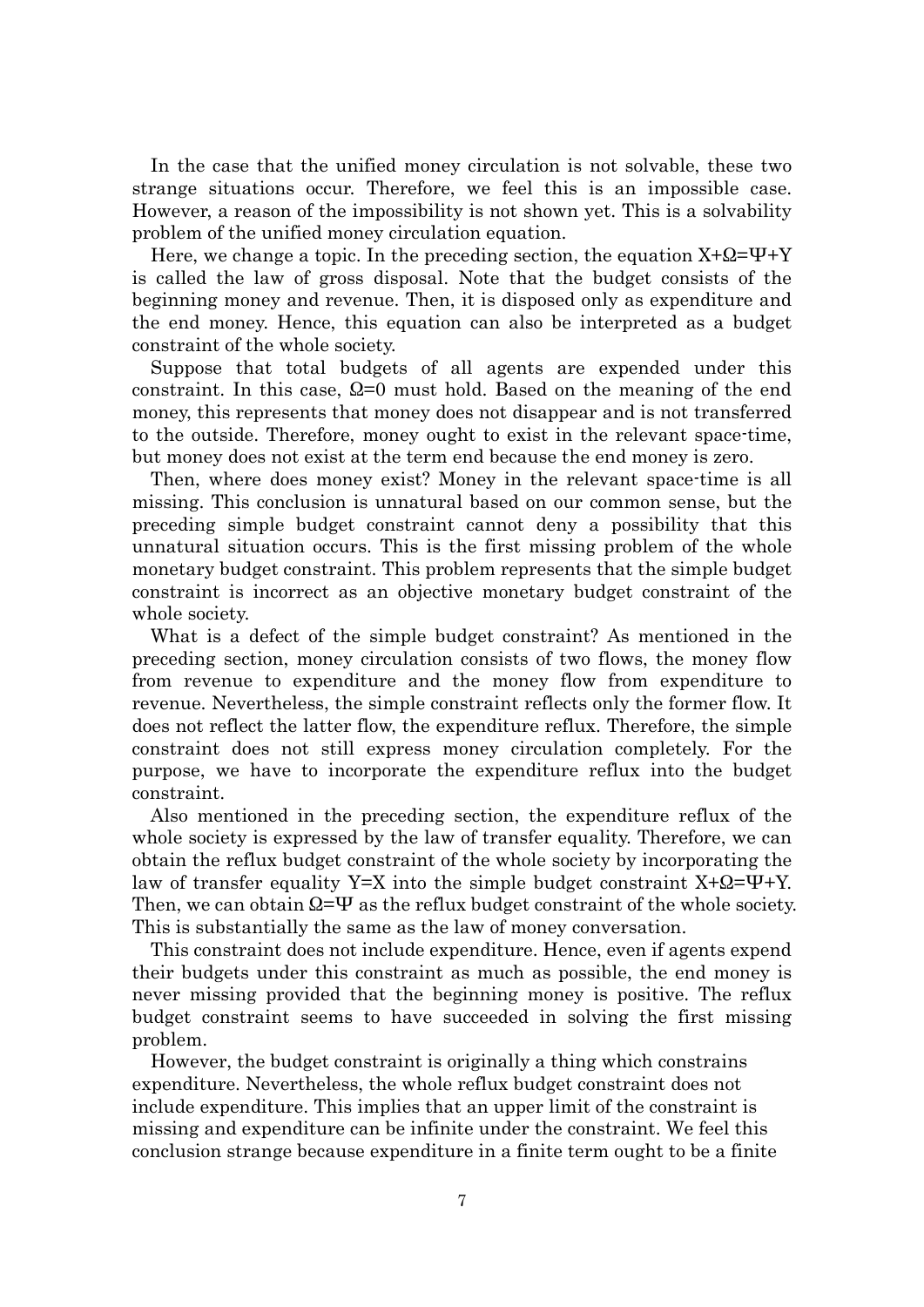quantity. This is the second missing problem of the whole monetary budget constraint.

 Careful readers will notice that the missing problems are similar to the solvability problem of the money circulation equation. Insolubility of the money circulation equation implies that infinite expenditure is permitted. This is the same as the second missing problem. Further, the space-time openness condition, which is an equivalent condition for the solvability of the money circulation equation, is not satisfied if and only if the end money is zero. This is a content of the first missing problem. That is, the solvability problem of the unified money circulation equation and the missing problems of the whole monetary budget constraint are the same problems grasped from different viewpoints.

Judging by our common sense, the beginning money and the end money ought to exist as far as money can be expended, and infinite expenditure should not be permitted. They ought to be impossible situations. Then, how can we found the impossibility?

## 4. Analogical Explanation for a Solution by Time Irreversibility

Note that, judging by our common sense about time, money cannot be disposed from future revenue to past expenditure. Moreover, money received at a certain time cannot be expended at exactly the same time. In other words, money can be disposed from revenue of the past to expenditure of the future. We call this the disposal irreversibility principle.

In fact, if money is disposed time irreversibly, the beginning money and the end money are always positive. Moreover, expenditure must be finite in this case. Therefore, time irreversible disposal guarantees the solvability of the money circulation equation and solves the missing problems of the monetary budget constraint.

The disposal irreversibility principle is essentially the same as the impossibility of a time travel into the past and an exactly simultaneous teleportation. Since modern science does not usually support the possibilities of these phenomena, the disposal irreversibility principle seems to be a universal truth.[14](#page-8-0) If this universality is certainly true, the solutions of the two problems are guaranteed universally.

 We entrust the mathematically strict proofs of these solutions to the preceding papers.[15](#page-8-1) These solutions are indeed based on a simple idea. This paper will clarify this simplicity by the following explanation using an analogy.

<span id="page-8-0"></span><sup>14</sup> Cf. Gott [2002], Davies [2002], Nemiroff & Wilson [2013].

<span id="page-8-1"></span><sup>15</sup> Cf. Miura [2014b] pp.192-197 regarding the solvability of the money circulation equation. Cf. Miura [2015b] pp.93-97 regarding the solution of the missing problems of the monetary budget constraint.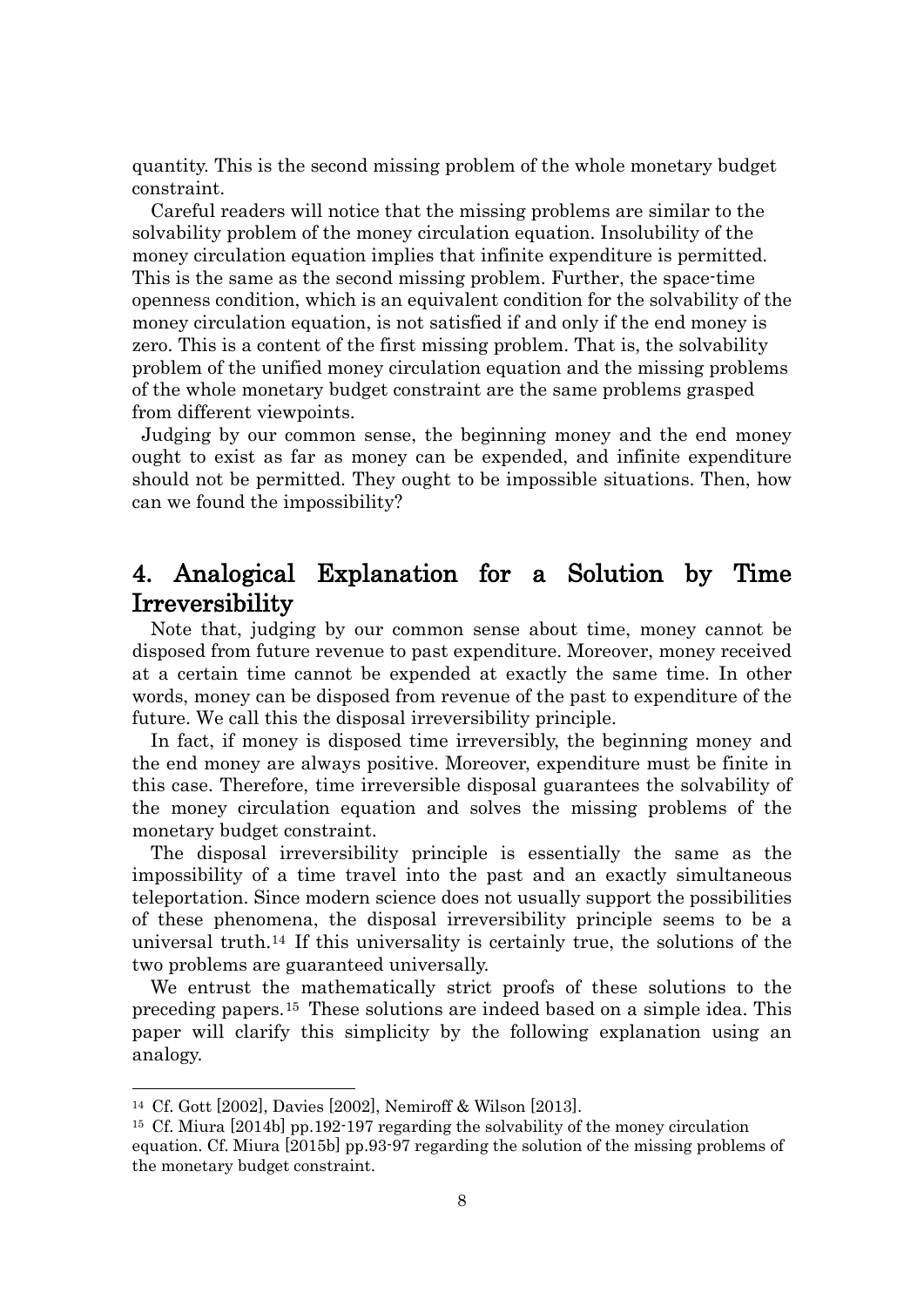We wind up a finite length tube such that it can be seen as circular from above, and we put a ball in it. Further, we suppose that the ball in the tube move only one way. Then, how many times does the ball circulate seen from above?

If we do not join two mouths, the exit of the ball is open. Since the tube has a finite length, the ball will leave the tube after circulating finite times. On the other hand, if we join two mouths of the tube together, the exit of the ball is closed. Since the ball cannot leave the tube, it continues circulating eternally. Hence, the number of circulations is infinite.

Assume that the tube corresponds to the relevant space-time and the ball corresponds to money. Further, we regard the vertical direction as an analogy of time and the horizontal direction as that of space. Finite length of the tube is prepared as an analogy of the finite relevant space-time.

Then, we can see that the analogy shows that money circulates finitely if the relevant space-time is open and that money circulates infinitely if the relevant space-time is closed. This explains why the space-time openness is an equivalent condition for the solvability of the money circulation equation.

 Then, in what case are the mouths of the tube open? There are various cases. For example, if we wind up the tube in a spiral so as to be seen as circular from above, mouths cannot be closed because each part of the tube has a different position in a vertical direction. Hence, the ball in the spiral tube can circulate only finitely.

 Note that the vertical direction refers to time and the horizontal direction refers to space in this analogy. Since the spiral tube is vertically one-way and horizontally circular, it expresses an irreversible circulation.

This analogy represents the following truth.

 If money can circulate time reversibly, it can continue to circulate eternally in a temporally closed place. Since the place is closed, the beginning money and the end money cannot exist there. Then, this eternal circulation implies that expenditure is an infinite quantity in a finite term.

 However, if we are allowed to assume a time irreversible disposal, it has an ability to open a space-time. In this case, the beginning money and the end money must exist. Further, money is impossible to continue eternal circulation in a temporally closed place, and then expenditure is a finite quantity in a finite term. In this way, we can see that the solvability problem of the money circulation equation and the missing problems of the monetary budget constraint can be solved by time irreversible disposal.

We earlier interpreted that the absence of the beginning money and the end money represents the absence of money. Due to this interpretation, we derived a strange conclusion that money can be expended even though money does not exist. The origin of this judgment was our comparison between the equation of exchange and the money circulation equation, in which we regarded the money stock in the former equation as the beginning money and the end money in the latter equation.

However, the analogy also teaches us that, strictly speaking, this is an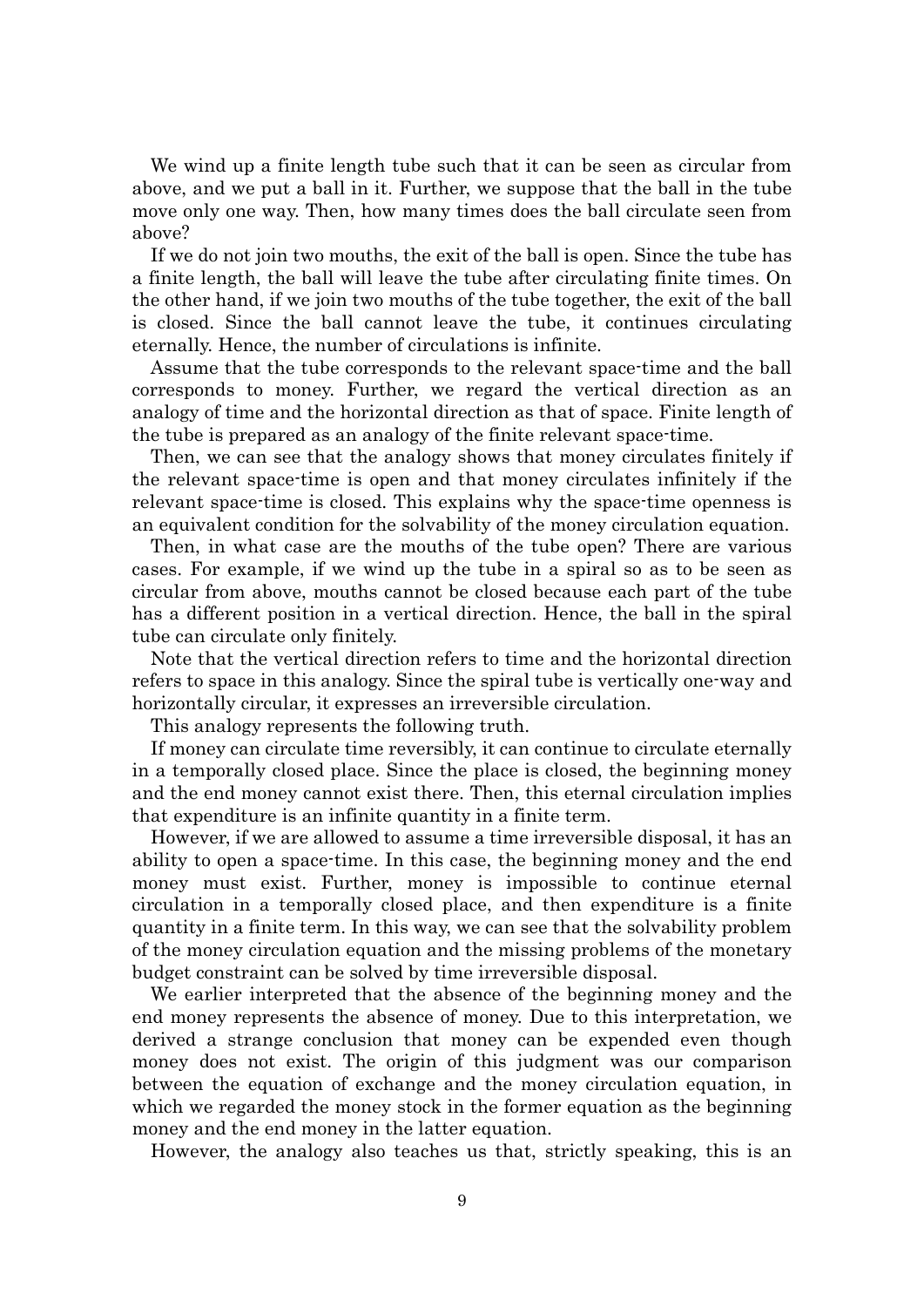incorrect interpretation. If the tube is not wound up spirally, the same ball can appear multiple times at one point on the vertical axis even though only one ball is put in the tube. Therefore, the number of the ball which exists in the tube does not accord with the number of the ball which exists at one point on the vertical axis. Due to a similar reason, if we permit the possibility of a time reversible disposal, the money stock in each period is not equal to the quantity of the beginning money and the end money.[16](#page-10-0)

As its expansion, money can be expended even if the beginning money and the end money do not exist. In the preceding analogy, this corresponds to a situation that, if the tube is closed, the ball circulates eternally without entering from the outside and exiting to the outside. In this case, where does the ball enter from? Where does the ball exit to? These questions do not have any meaning in the reversible world. Our common sense that the ball should enter from somewhere and exit to somewhere does not hold in this world.<sup>[17](#page-10-1)</sup>

This paper does not intend to judge whether a time reversible movement can be realized or not. However, we should recognize that our common sense is often formed by an assumption of time irreversibility and we must not apply the common sense to a time reversible world.

#### 5. Concluding Comments

1

 We can found the solvability of the money circulation equation by time irreversibility, which is a purely objective principle irrelevant to subjective intention. Although we do not intend to deny that the expenditure rate is affected by an intention, its effect is limited to which value the expenditure rate takes in  $0 \le \theta < 1$ . The effect does not reach whether  $\theta = 1$  or not, which is a life line of the equation because it connects with its solvability. Since the cash balance approach does not recognize the importance of time irreversibility, the equation of exchange should not be founded by the approach. We ought to recognize the superiority of physical environment over mental intention in our world.

 We can also solve the missing problems of the monetary budget constraint. The author intends to release a new paper that deals with money circulation optimization theory, which unifies recognition of money circulation and an optimization method. Especially the solution of the second missing problem is too important for the theory. A time irreversible disposal is needed to derive its optimal solution. Although an optimization in a social science is based on subjective utility, the optimal solution is guaranteed by an objective physical principle, the irreversibility disposal principle. This also makes us reconfirm the superiority of environment over intention in our society.

<span id="page-10-0"></span><sup>&</sup>lt;sup>16</sup> An explanation relevant to a time travel in Davies [2002] pp.111-113 seems to be a good reference to this issue.

<span id="page-10-1"></span><sup>&</sup>lt;sup>17</sup> The discussion regarding the jinn particle in a physics world may promote an understanding of this issue. Cf. Lossev & Novikov [1992], Gott [2002] pp.20-24.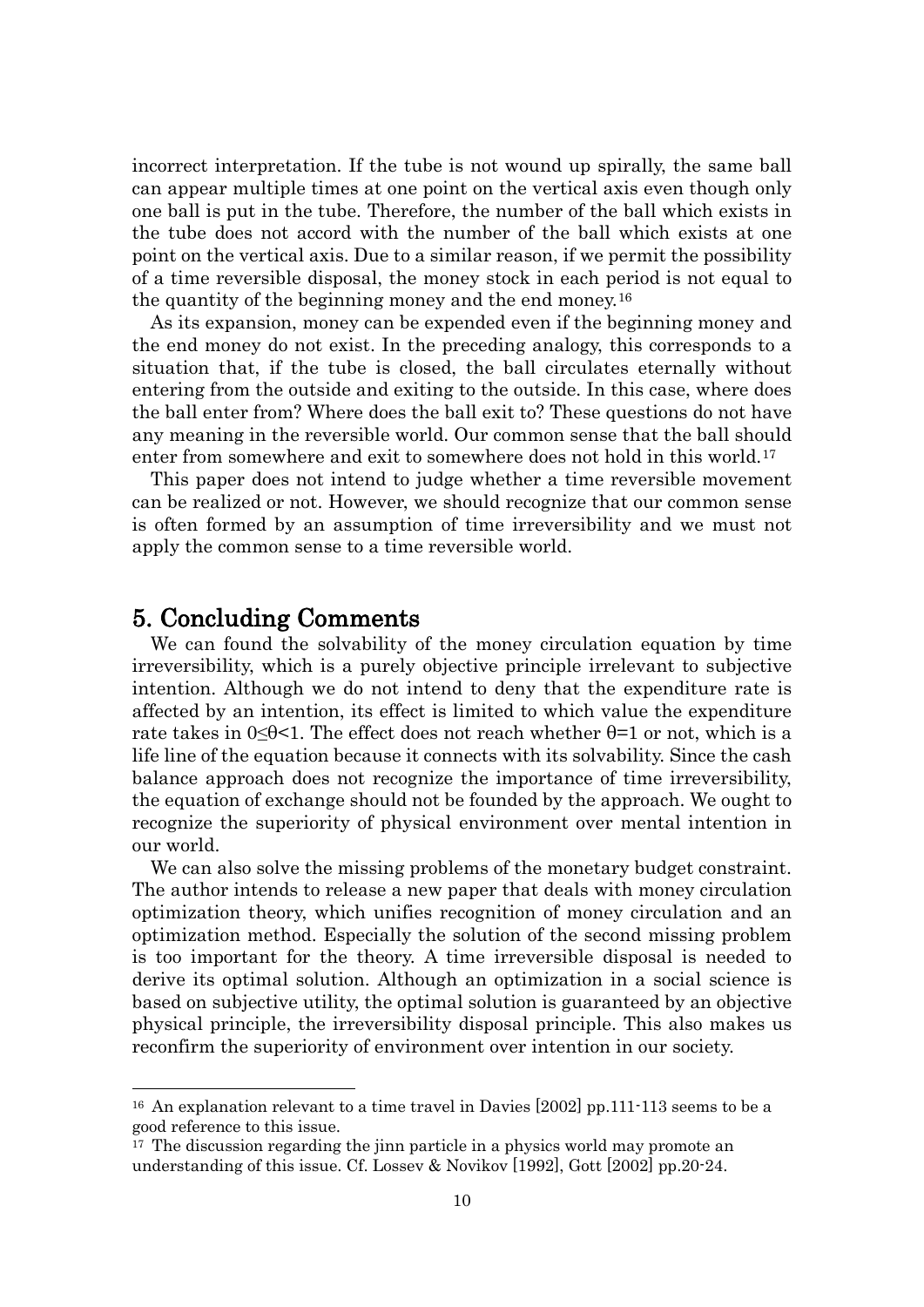We must not forget a fact that human beings are always living with being constrained by physical environment.

## **References**

- Ackley, G. (1951) The Multiplier Time Period: Money, Inventories, and Flexibility. The American Economic Review, 41, 350-368. http://www.jstor.org/stable/1802107
- Anderson, C.J. (1945) The Basic Similarity of the Monetary and Investment Theories of Secondary Employment. American Journal of Economics and Sociology, 4, 203-211. http://dx.doi.org/10.1111/j.1536-7150.1945.tb01425.x
- Archibald, G.C. (1956) Multiplier and Velocity Analysis: An Annulment. Economica, 23, 265-269. http://dx.doi.org/10.2307/2551159
- Ardor, H.N. (2002) The Development of Mathematical Economics between 1711 and 1838. Ekonomik Yaklasim, 13, 139-157. http://dx.doi.org/10.5455/ey.10354
- Augustinovics, M. (1965) A Model of Money-Circulation. Economics of Planning, 5, 44-57. http://dx.doi.org/10.1007/BF02424905
- Cottrell, A. (1994) Endogenous Money and the Multiplier. Journal of Post Keynesian Economics, 17, 111-120. http://www.jstor.org/stable/4538424
- ◆ Dalziel, P. (1996) The Keynesian Multiplier, Liquidity Preference, and Endogenous Money. Journal of Post Keynesian Economics, 18, 311-331. http://www.jstor.org/stable/4538494
- Davies, P. (2002) How to Build a Time Machine. Penguin, London.
- ◆ Deane, P. (1968) Petty, William. In: Sills, D.L., Ed., *International* Encyclopedia of the Social Science, Vol. 12, Crowell Collier and Macmillan Inc., New York.
- Fisher, I. (1922) The Purchasing Power of Money. New and Revised Edition, the Macmillan Company, New York.
- Gechert, S. (2014) On the Measurement, Theory and Estimation of Fiscal Multipliers ― A Contribution to Improve the Forecasting Precisison Regarding the Impact of Fiscal Impulses. Dr. rer. pol. Dissertation. Technische Universität Chemnitz, Chemnitz. http://nbn-resolving.de/urn:nbn:de:bsz:ch1-qucosa-155008
- Goodwin R.M. (1950) The Multiplier. In: Harris, S.E., Ed., The New Economics: Keynes' Influence on Theory and Public Policy. Alfred A. Knopf, New York, 482-499.
- Gott, J.R. (2002) Time Travel in Einstein's Universe: The Physical Possibilities of Travel through Time, Phoenix, London.
- Holtrop, M.W. (1929) Theories of the Velocity of Circulation of Money in Earlier Economic Literature. Economic History, 4, 503-524.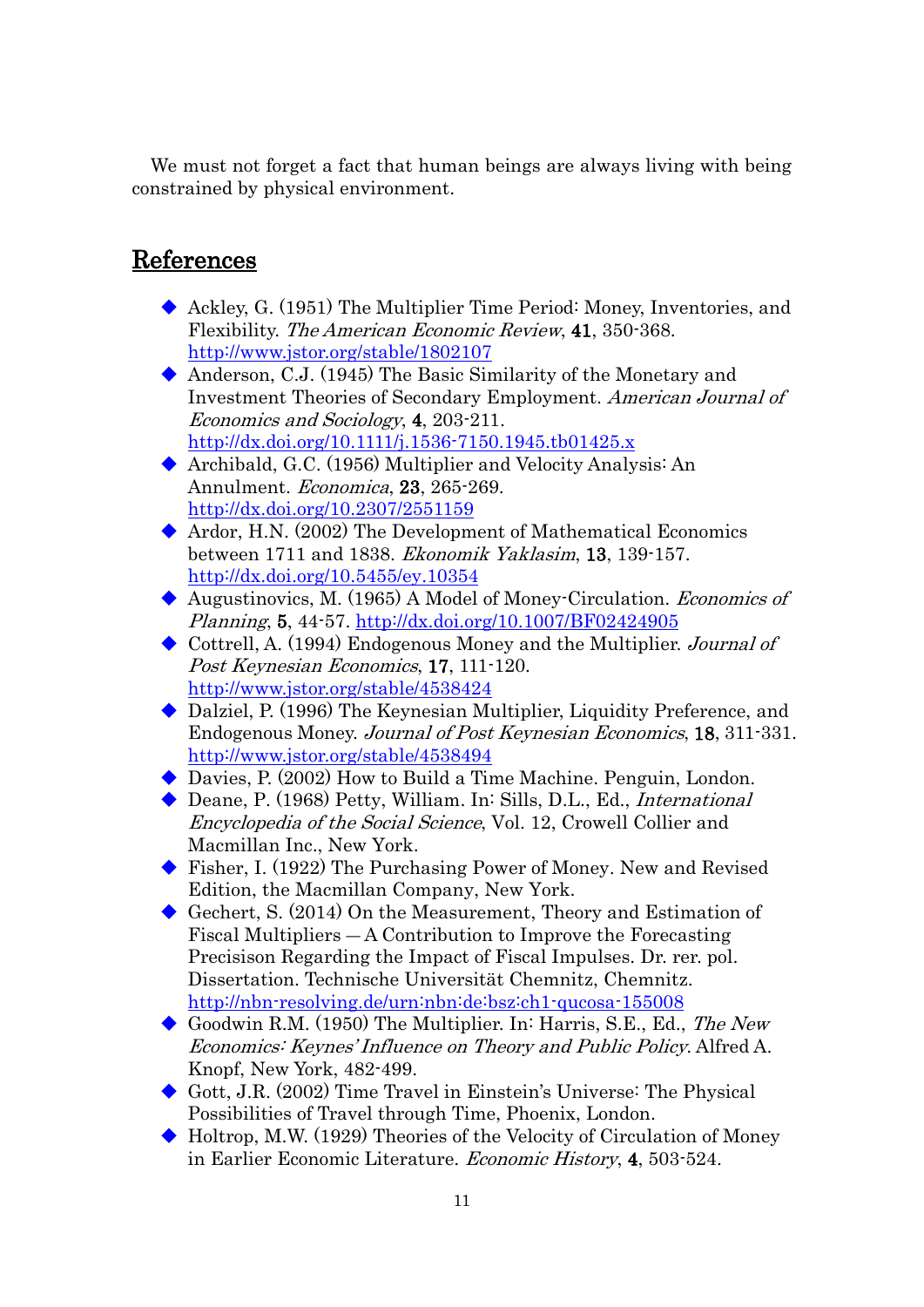- Humphrey, T.M. (1984) Algebraic Quantity Equations before Fisher and Pigou. FRB Richmond Economic Review, 70, 13-22. https://www.richmondfed.org/publications/research/economic\_review/ 1984/er700502.cfm
- $\blacklozenge$  Humphrey, T.M. (1993) The Origin of Velocity Functions. FRB Richmond Economic Quarterly, 79, 1-17. http://ssrn.com/abstract=2129244
- Kahn, R. (1936) Dr. Neisser on Secondary Employment: A Note. Review of Economic Statistics, 18, 144-147. http://dx.doi.org/10.2307/1927840
- Lossev, A. & Novikov, I.D. (1992) The Jinn of the Time Machine: Non-Trivial Self-Consistent Solutions. Classical and Quantum Gravity, 9, 2309-2321. http://dx.doi.org/10.1088/0264-9381/9/10/014
- Lutz, V. (1955) Multiplier and Velocity Analysis: A Marriage. Economica, 22, 29-44. http://dx.doi.org/10.2307/2551727
- Machlup, F. (1939) Period Analysis and Multiplier Theory. Quarterly Journal of Economics, 54, 1-27. http://dx.doi.org/10.2307/1882485
- Mayor, T. (1964) Multiplier and Velocity Analysis: An Evaluation. Journal of Political Economy, 72, 563-574. http://www.jstor.org/stable/1829462
- Miller, W.L. (1956) The Multiplier Time Period and the Income Velocity of Active Money. Southern Economic Journal, 23, 74-79. http://dx.doi.org/10.2307/1053619
- Miura, S. (2014a) Solvability of the Economic Input-Output Equation by Time Irreversibility. Advances in Linear Algebra & Matrix Theory, 4, 143-155. http://dx.doi.org/10.4236/alamt.2014.43013
- Miura, S. (2014b) Money Circulation Equation Considering Time Irreversibility. Advances in Linear Algebra & Matrix Theory, 4, 187-200. http://dx.doi.org/10.4236/alamt.2014.44016
- Miura, S. (2015a) Quantification of Revenue Induction and Expenditure Reflux in a Monetary Economy. Advances in Linear Algebra & Matrix Theory, 5, 25-35. http://dx.doi.org/10.4236/alamt.2015.51003
- Miura, S. (2015b) Monetary Budget Constraint and Its Missing Problems. Open Journal of Optimization, 4, 87-99. http://dx.doi.org/10.4236/ojop.2015.43011
- Moore, B.J. (1988) Horizontalists and Verticalists: The Macroeconomics of Credit Money. Cambridge University Press.
- Moore, B.J. (1994) The Demise of the Keynesian Multiplier: A Reply to Cottrell. Journal of Post Keynesian Economics, 17, 121-133. http://www.jstor.org/stable/4538425
- Moore, B.J. (2008) The Demise of the Keynesian Multiplier Revisited. In: C. Gnos and L.-P. Rochon, Eds., The Keynesian Multiplier, 120-126.
- Neisser, H.P. (1936) Secondary Employment: Some Comments on R.F.